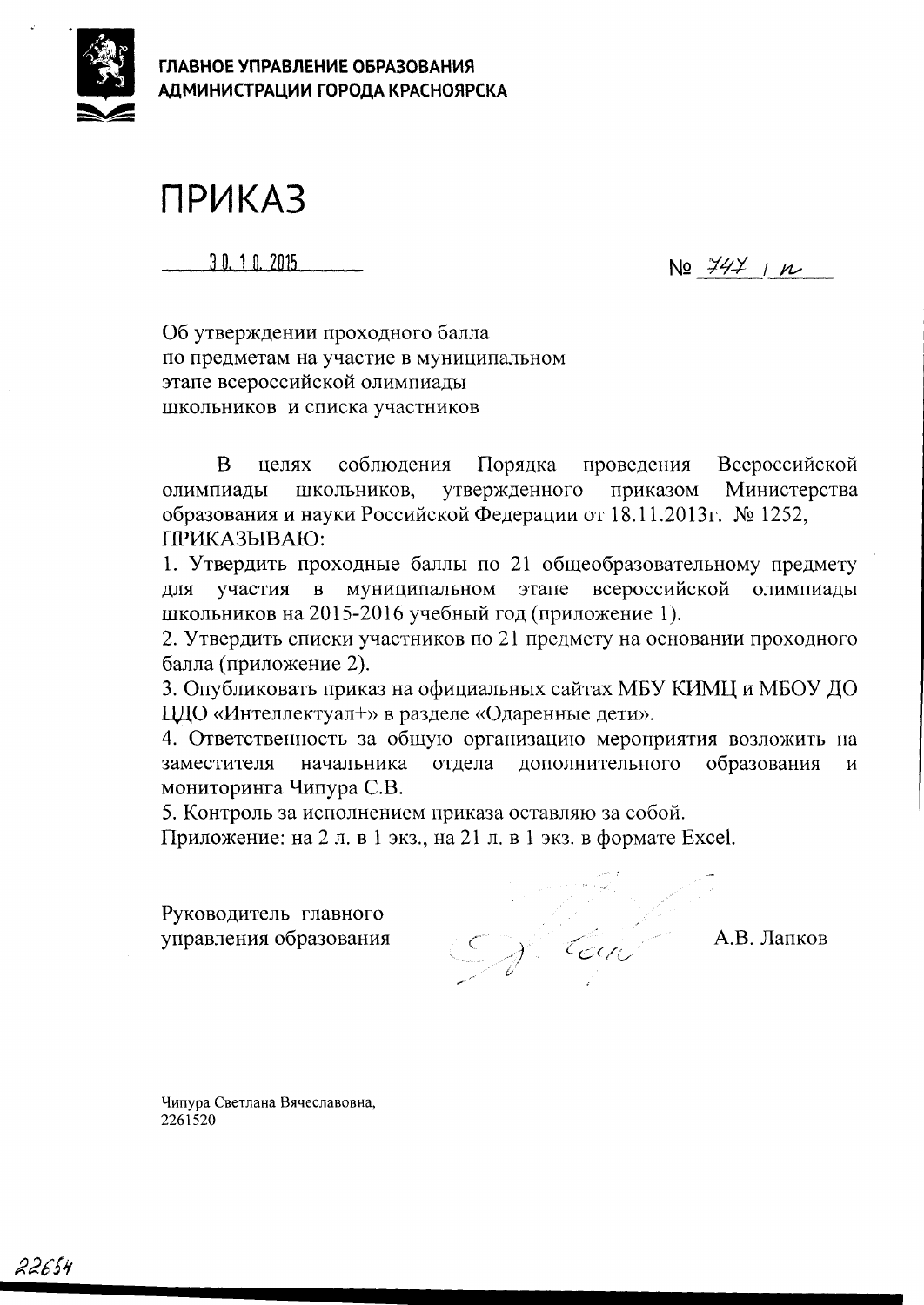Приложение №1<br>к приказу ГУО от <u>ЗО /0./5№</u> НИН

Проходные баллы для участия в муниципальном этапе Всероссийской<br>олимпиады школьников на 2015-2016 учебном году.

| Общеобразовательный | класс          | Проходной | Максимальный |
|---------------------|----------------|-----------|--------------|
| предмет             |                | балл      | балл         |
| Английский язык     | $7 - 8$        | 85        | 100          |
|                     | $9 - 11$       | 75        |              |
| Астрономия          | 7              | 24        | 48           |
|                     | $8\,$          | 24        |              |
|                     | 9              | 24        |              |
|                     | 10             | 24        |              |
|                     | 11             | 24        |              |
| Биология            | $\overline{7}$ | 75        | 100          |
|                     | 8              | 75        |              |
|                     | 9              | 70        |              |
|                     | 10             | 65        |              |
|                     | 11             | 75        |              |
| География           | $\overline{7}$ | 75        | 100          |
|                     | 8              | 80        |              |
|                     | 9              | 65        |              |
|                     | 10             | 60        |              |
|                     | 11             | 60        |              |
| История             | 7              | 75        | 100          |
|                     | 8              | 75        |              |
|                     | 9              | 75        |              |
|                     | $10 - 11$      | 75        |              |
| Литература          | 7              | 75        | 100          |
|                     | 8              | 80        |              |
|                     | 9              | 70        |              |
|                     | 10             | 75        |              |
|                     | 11             | 75        |              |
| математика          | 7              | 30        | 35           |
|                     | 8              | 28        |              |
|                     | 9              | 25        |              |
|                     | 10             | 22        |              |
|                     | 11             | 20        |              |
| <b>MXK</b>          | $7 - 8$        | 75        | 90           |
|                     | 9              | 75        |              |
|                     | 10             | 70        | 100          |
|                     | 11             | 70        |              |
| Немецкий язык       | $7 - 8$        | 50        | 100          |
|                     | $9 - 11$       | 50        |              |
| ОБЖ                 | $7 - 8$        | 85        | 100          |
|                     | 9              | 130       | 200          |
|                     | $10 - 11$      | 150       | 200          |
| Обшествознание      | 8              | 87        | 100          |